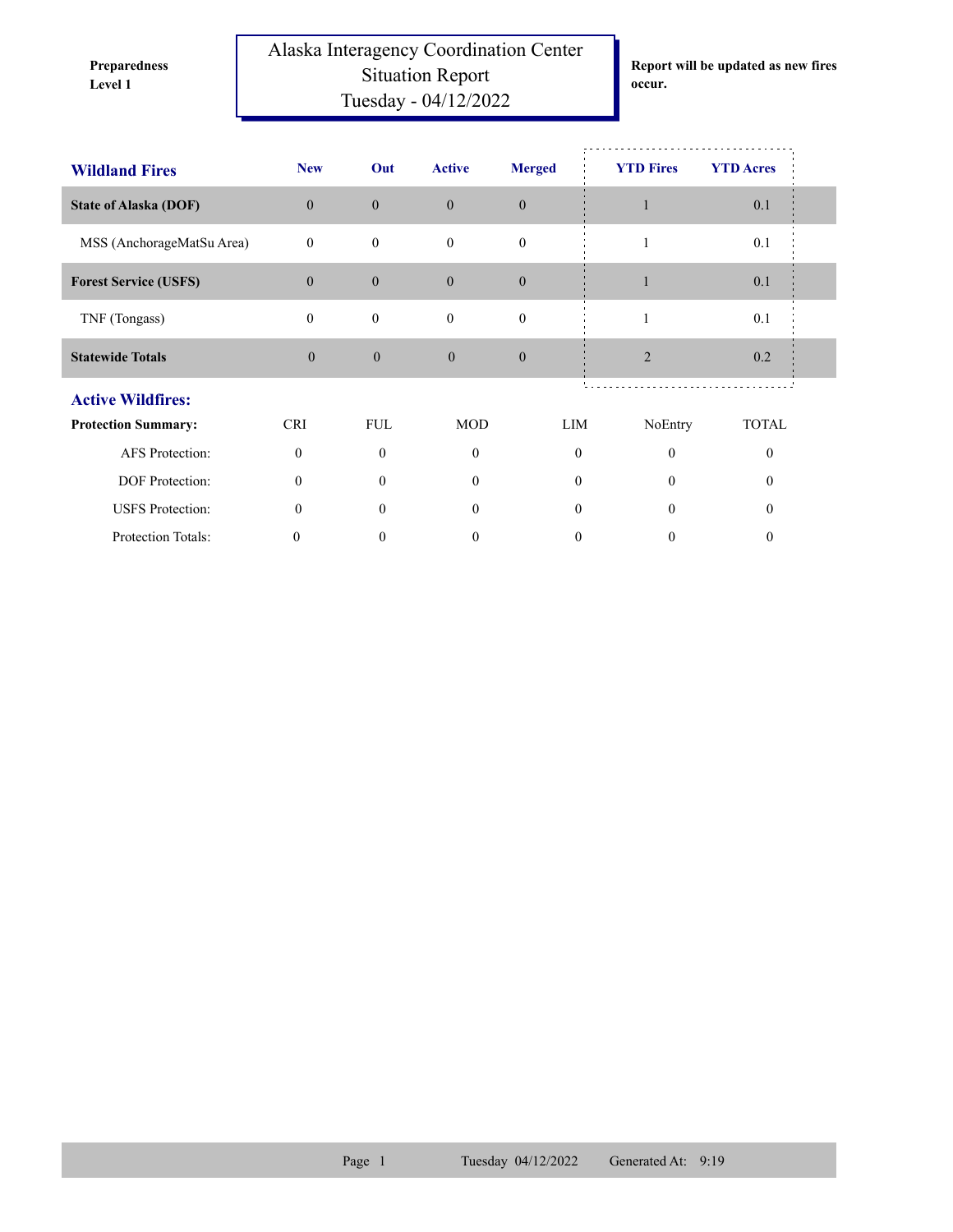| <b>Active Fires Status Summary</b> |
|------------------------------------|
|------------------------------------|

|                         | Staffed           |                     |                   | Unstaffed         |
|-------------------------|-------------------|---------------------|-------------------|-------------------|
|                         | Contained $(S/C)$ | Uncontained $(S/U)$ | Contained $(U/C)$ | Uncontained (U/U) |
| AFS Protection:         |                   |                     |                   |                   |
| <b>DOF</b> Protection:  |                   |                     |                   |                   |
| <b>USFS</b> Protection: |                   |                     |                   |                   |
| Status Totals:          |                   |                     |                   |                   |

| <b>Active Fires Acreage Summary</b> |                   |                |
|-------------------------------------|-------------------|----------------|
|                                     | Acres             | Acreage Change |
| 2 Prescribed                        | 15.0              |                |
| 2 Fires                             | Total Acres: 15.0 |                |

| <b>Prescribed Fires</b>         |                  |                  |     |        |               |  |
|---------------------------------|------------------|------------------|-----|--------|---------------|--|
|                                 | <b>YTD</b> Fires | <b>YTD</b> Acres | New | Active | Out Yesterday |  |
| National Park Service           |                  | 1.0              |     |        |               |  |
| U.S. Forest Service             |                  | 14.0             |     |        |               |  |
| <b>Fuels Management Totals:</b> |                  | 15.0             |     |        |               |  |

| <b>Cause Summary For All Fires (Includes Merged Fires But Not Prescribed Fires)</b> |          |             |  |
|-------------------------------------------------------------------------------------|----------|-------------|--|
|                                                                                     | Human: 2 | $0.2$ Acres |  |
| Total:                                                                              |          | 0.2 Acres   |  |